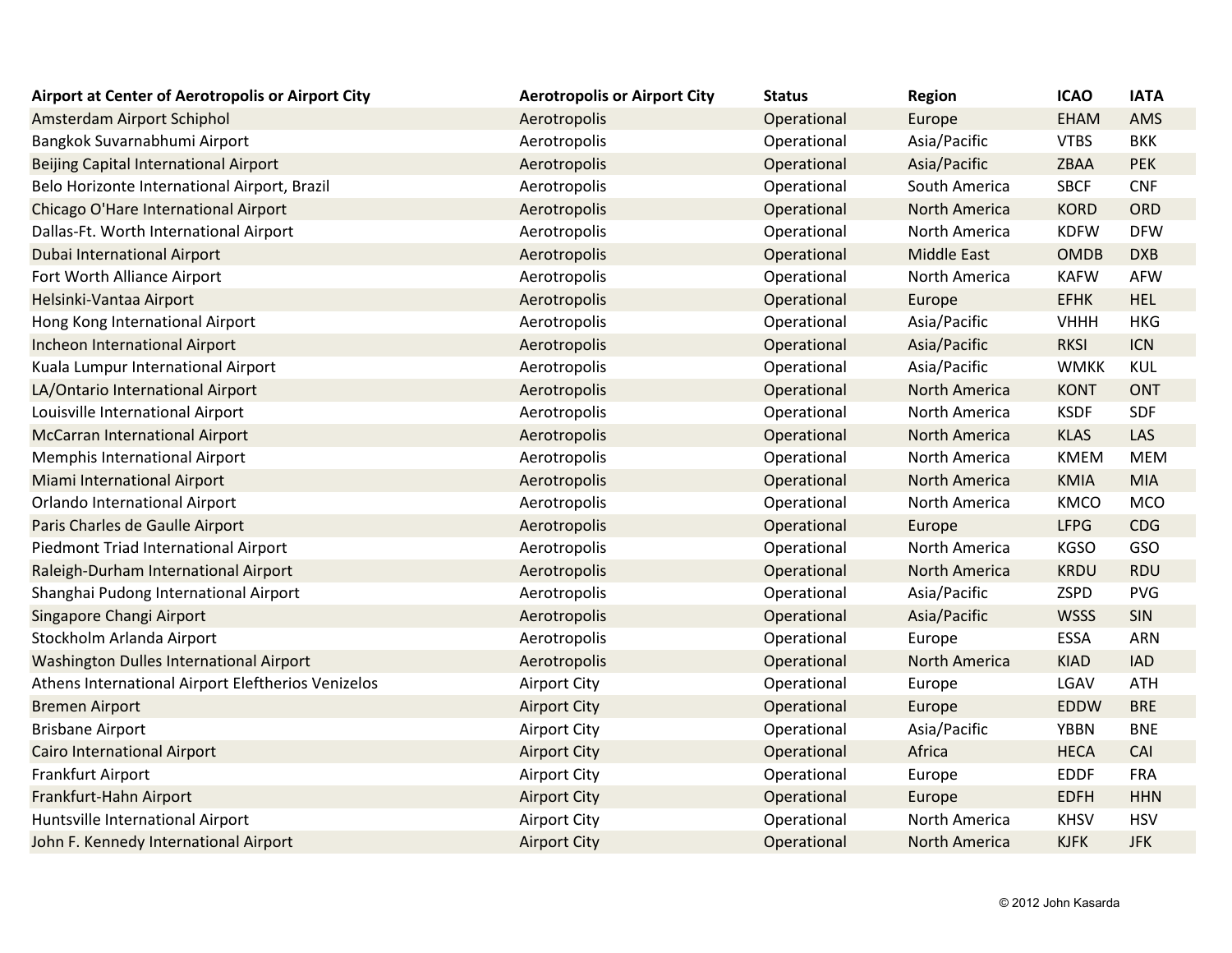| Airport at Center of Aerotropolis or Airport City      | <b>Aerotropolis or Airport City</b> | <b>Status</b> | <b>Region</b>        | <b>ICAO</b> | <b>IATA</b> |
|--------------------------------------------------------|-------------------------------------|---------------|----------------------|-------------|-------------|
| London Heathrow Airport                                | <b>Airport City</b>                 | Operational   | Europe               | <b>EGLL</b> | <b>LHR</b>  |
| Los Angeles International Airport                      | <b>Airport City</b>                 | Operational   | <b>North America</b> | <b>KLAX</b> | <b>LAX</b>  |
| Minneapolis-Saint Paul International Airport           | <b>Airport City</b>                 | Operational   | North America        | <b>KMSP</b> | <b>MSP</b>  |
| Munich Airport                                         | <b>Airport City</b>                 | Operational   | Europe               | <b>EDDM</b> | <b>MUC</b>  |
| Philadelphia International Airport                     | <b>Airport City</b>                 | Operational   | North America        | <b>KPHL</b> | PHL         |
| Phoenix Sky Harbor International Airport               | <b>Airport City</b>                 | Operational   | <b>North America</b> | <b>KPHX</b> | <b>PHX</b>  |
| Pittsburgh International Airport                       | <b>Airport City</b>                 | Operational   | North America        | <b>KPIT</b> | PIT         |
| Rickenbacker International Airport                     | <b>Airport City</b>                 | Operational   | <b>North America</b> | <b>KLCK</b> | <b>LCK</b>  |
| Ted Stevens Anchorage International Airport            | <b>Airport City</b>                 | Operational   | North America        | <b>PANC</b> | <b>ANC</b>  |
| <b>Vancouver International Airport</b>                 | <b>Airport City</b>                 | Operational   | <b>North America</b> | <b>CYVR</b> | <b>YVR</b>  |
| Vienna International Airport                           | <b>Airport City</b>                 | Operational   | Europe               | LOWW        | <b>VIE</b>  |
| <b>Zurich Airport</b>                                  | <b>Airport City</b>                 | Operational   | Europe               | <b>LSZH</b> | ZRH         |
| Baltimore-Washington International Airport             | Aerotropolis                        | Developing    | North America        | <b>KBWI</b> | <b>BWI</b>  |
| Bengaluru International Airport                        | Aerotropolis                        | Developing    | Asia/Pacific         | <b>VOBL</b> | <b>BLR</b>  |
| <b>Clark International Airport</b>                     | Aerotropolis                        | Developing    | Asia/Pacific         | <b>RPLC</b> | <b>CRK</b>  |
| Cleveland Hopkins International Airport                | Aerotropolis                        | Developing    | North America        | <b>KCLE</b> | <b>CLE</b>  |
| <b>Cochin International Airport</b>                    | Aerotropolis                        | Developing    | Asia/Pacific         | <b>VOCI</b> | <b>COK</b>  |
| Delhi Indira Gandhi International Airport              | Aerotropolis                        | Developing    | Asia/Pacific         | <b>VIDP</b> | <b>DEL</b>  |
| Denver International Airport                           | Aerotropolis                        | Developing    | North America        | <b>KDEN</b> | <b>DEN</b>  |
| Detroit Metropolitan Wayne County Airport              | Aerotropolis                        | Developing    | North America        | <b>KDTW</b> | <b>DTW</b>  |
| Dubai Al Maktoum International Airport                 | Aerotropolis                        | Developing    | <b>Middle East</b>   | <b>OMJA</b> | <b>DWC</b>  |
| Durban King Shaka International Airport                | Aerotropolis                        | Developing    | Africa               | <b>FALE</b> | <b>DUR</b>  |
| <b>Edmonton International Airport</b>                  | Aerotropolis                        | Developing    | North America        | <b>CYEG</b> | <b>YEG</b>  |
| Guangzhou Baiyun International Airport                 | Aerotropolis                        | Developing    | Asia/Pacific         | <b>ZGGG</b> | CAN         |
| Hartsfield-Jackson Atlanta International Airport       | Aerotropolis                        | Developing    | North America        | <b>KATL</b> | <b>ATL</b>  |
| Hyderabad Rajiv Gandhi International Airport           | Aerotropolis                        | Developing    | Asia/Pacific         | <b>VOHY</b> | <b>HYD</b>  |
| Indianapolis International Airport                     | Aerotropolis                        | Developing    | North America        | <b>KIND</b> | <b>IND</b>  |
| Jackson-Evers International Airport                    | Aerotropolis                        | Developing    | North America        | <b>KJAN</b> | <b>JAN</b>  |
| Johannesburg-Ekurhuleni OR Tambo International Airport | Aerotropolis                        | Developing    | Africa               | <b>FAJS</b> | <b>JNB</b>  |
| Lambert-St. Louis International Airport                | Aerotropolis                        | Developing    | North America        | <b>KSTL</b> | <b>STL</b>  |
| Milwaukee General Mitchell International Airport       | Aerotropolis                        | Developing    | North America        | <b>KMKE</b> | <b>MKE</b>  |
| Moscow Domodedovo Airport                              | Aerotropolis                        | Developing    | Europe               | <b>UUDD</b> | <b>DME</b>  |
| Northwest Florida Beaches International Airport        | Aerotropolis                        | Developing    | North America        | <b>KPFN</b> | <b>PFN</b>  |